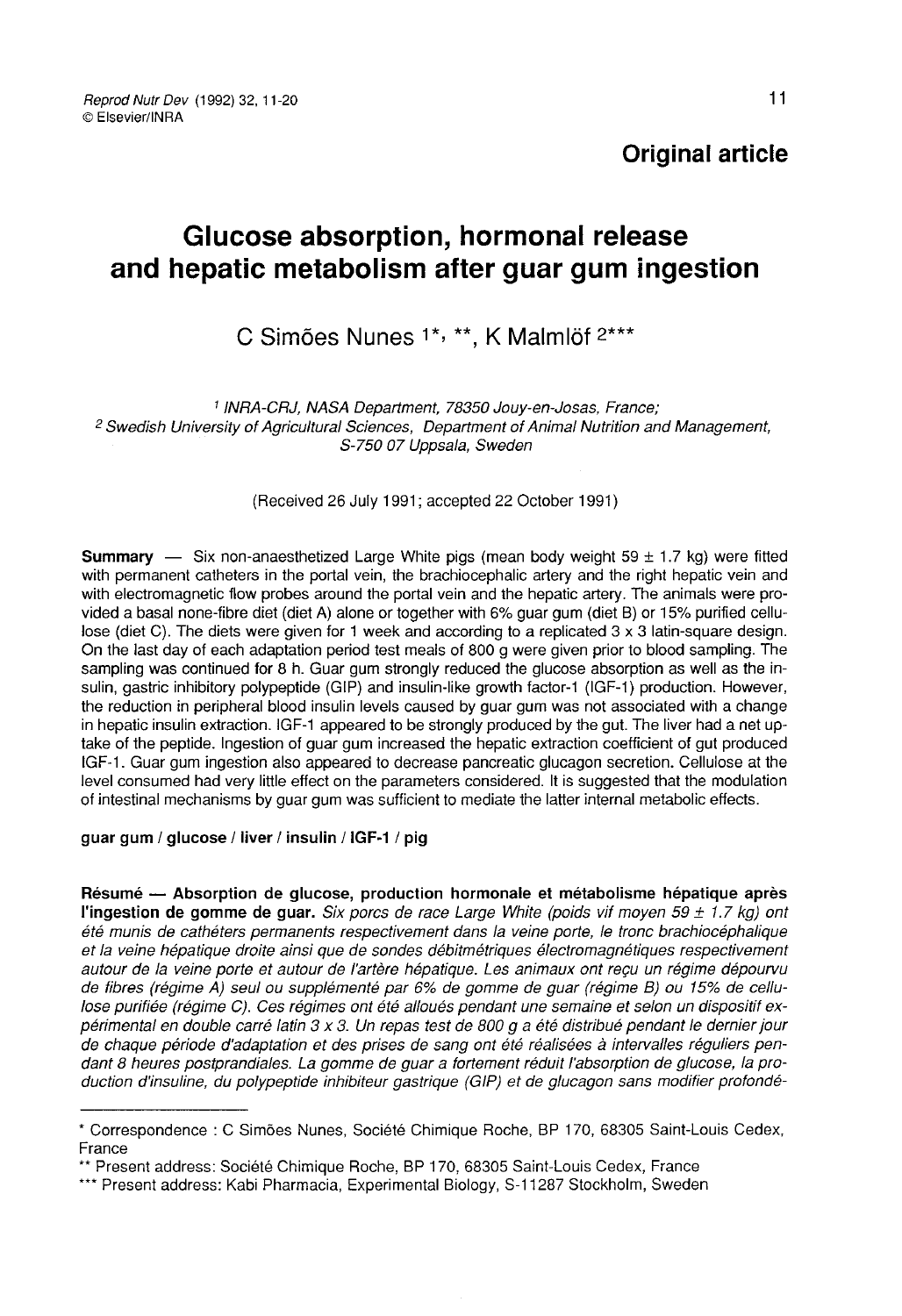ment le profil de leur captation hépatique. La somatomedine-C (IGF-1) a été fortement produite par le tractus gastro-intestinal et le foie a montré une extraction nette du peptide libéré par les tissus gastrointestinaux. L'ingestion de cellulose au taux utilisé n'a eu que très peu d'effets sur les paramètres considérés. La modulation des mécanismes intestinaux par la gomme de guar apparaît comme étant suffisante pour être le médiateur des effets métaboliques internes observés.

gomme de guar / glucose / foie / insuline / IGF 1 / porc

### INTRODUCTION

Dietary fibre influences events at all levels of the alimentary tract. There is considerable interest in the knowledge of nutritional physiological effects of dietary fibre (Laplace and Lebas, 1981; Heaton, 1983; Johnson, 1990). The possible mechanisms by which dietary fibre acts on and also improves some pathological states such as diabetes, hyperlipaemia and hyperuraemia are increasingly becoming the subject of experimental work (Hagander et al, 1984; Gulliford et al, 1988; Rémésy and Demigne, 1989).

Guar gum has been shown to reduce glucose, insulin and gastric inhibitory polypeptide (GIP) plasma concentrations in man (Morgan et al, 1979; Gulliford et al, 1988) and to have no effect on glucagon plasma concentrations (Gulliford et al, 1988). Nothing is known about the effects of guar gum ingestion on the insulin-like growth factor-1 (IGF-1) level of secretion, which is dependent on nutritional status (Buonomo and Baile, 1991). We have recently studied the effects of wheat straw meal and guar gum on pig porto-arterial differences in amino-nitrogen, urea, glu cose and insulin levels (Malmlöf et al, 1988, 1989). The aim of the present work was to study the quantitative absorption and hepatic metabolism of glucose as well as the production of insulin, pancreatic glucagon, GIP and IGF-1 in the growing pig after the ingestion of diets containing purified cellulose or guar gum.

The most reliable data on metabolite production and utilization in the splanchnic bed are obtained when measurements are made in vivo. Splanchnic metabolism in vivo can be studied if blood flow rate through the liver (arterial and portal supplies) is recorded continuously and if the metabolite concentrations can be measured in blood samples taken from one of the hepatic veins, the portal vein and one artery. In the present study we used such an experimental model (Sim6es Nunes et al, 1989).

# MATERIALS AND METHODS

#### Animals and diets

Six castrated male Large White pigs (59  $\pm$  1.7 kg initial body weight) were used. Each animal was fitted with 3 catheters placed respectively in the portal vein, the brachiocephalic artery and the right hepatic vein as well as with electromagnetic flow probes around the portal vein and the hepatic artery as described by Sim6es Nunes et al (1989). The animals were given a basal nonfibre diet (diet A) alone or together with 6% guar gum (diet B) or 15% purified cellulose (diet C). to a replicate  $3 \times 3$  latin square design. On the last day of each such adaptation period 800-g test meals were given prior to blood sampling. All the meals were distributed immediately after wetting them and mixing with 1.200 ml water. Blood sampling was continued for 8 h. Diet composition is given in table I. Throughout the experimental period the animals were kept in individual cages which permitted easy access to the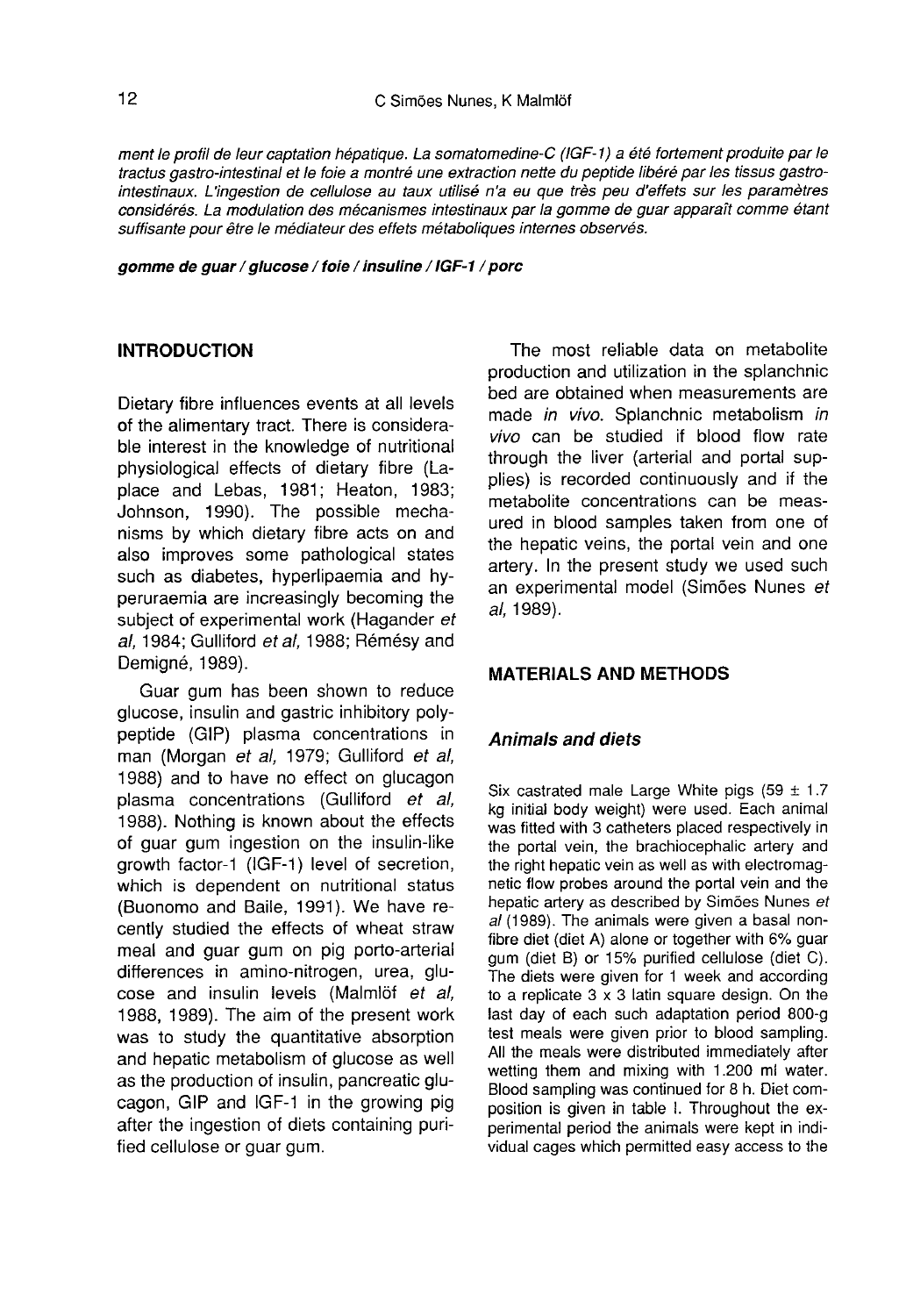| Diet composition             |      | Experimental diets |      |  |
|------------------------------|------|--------------------|------|--|
|                              | А    | В                  | С    |  |
|                              | (% ) | (%)                | (% ) |  |
| Hydrochloric casein (UCCP)   | 17.3 | 17.3               | 17.3 |  |
| Peanut oil                   | 4    | 4                  | 4    |  |
| Maize starch                 | 60.1 | 60.1               | 60.1 |  |
| Guar gum                     |      | 6                  |      |  |
| Purified cellulose           |      |                    | 15   |  |
| Mica powder                  | 15   | 9                  |      |  |
| Mineral mixture <sup>a</sup> | 2.5  | 2.5                | 2.5  |  |
| Vitamin mixture <sup>b</sup> |      |                    |      |  |
| Antioxidant                  | 0.1  | 0.1                | 0.1  |  |
|                              |      |                    |      |  |

Table I. Composition of experimental diets (%).

a, b According to Simões Nunes et al (1989).

cannulae and probes. To prevent obstruction by blood clots, the cannulae were rinsed daily with heparinized 0.9% NaCl solution (100 IU/ml).

#### **Measurements**

Each test meal started at 09 h 00 after a fasting period of 24 h. On the day of each test meal, portal vein and hepatic artery blood flow-rates were recorded continuously. Blood was sampled simultaneously from the hepatic vein, brachiocephalic artery and portal vein (3 ml/route) from time 0 until 8 h after the beginning of the meal every 10 min during the first 40 min, at 1 h, every 30 min during the 2nd h and once every<br>hour afterwards. One ml of each blood sample was collected in ice-chilled tubes containing 10 pl heparin (50 IU) and immediately analyzed for its glucose (Hill and Kessler, 1961) and L-lactic acid concentrations (Minaire et al, 1965). The other 2 ml of each blood sample were collected for plasma immunoreactive insulin, glucagon, GIP and IGF-1 measurements in ice-chilled tubes containing 20 ul heparin and 1 000 KIU Trasylol (apronitin)/ml blood. Plasma samples were rapidly prepared after centrifugation (1 600 g, 4  $\degree$ C, 15 min) and stored at -80  $\degree$ C until an assay performed within 2 months of the experi-

ment. Insulin was measured with a commercial assay system (CEA, France; Sorin Biomedica, Spa, Italy). The antibody specificity was: insulin, 100%; porcine glucagon, 0.03%; porcine C peptide, < 0.07%; pig proinsulin, 21.4%. The sensitivity (ID<sub>50</sub>) was 5  $\mu$ U/ml of plasma and the within- and between-assay variations 8 and 9%, respectively. Pancreatic glucagon was measured with a commercial assay system (Novopharmaceutic, Copenhagen, Denmark). The antibody specificity was: pancreatic glucagon, 100%; gut glucagon, < 0.1%; secretin, < 0.02%; cholecystokinin, < 0.02%; vasoactive intestinal cnolecystokinin, < 0.02%; vasoactive intestinal<br>peptide, < 0.02%; GIP, < 0.02%. The sensitivity<br>(ID<sub>50</sub>) was 25 pg/ml of plasma and the within-<br>and hetween-assay variations 17% and 19% reand between-assay variations 17% and 19% respectively. IGF-1 was also measured with a commercial assay system (Amersham, Les Ulis, commercial assay system (Amersham, Les Olis, France). The antibody specificity was: IGF-1, 100% and IGF-2, 0.05%. The sensitivity (ID<sub>50</sub>) was 100 pg/ml of plasma and the within- and between-assay variations 11 and 13%, respecbetween-assay variations 11 and 13%, respectively. GIP was measured according to Rérat *et*<br>*al* (1985). The sensitivity (ID<sub>50</sub>) was 90 pg/ml of<br>plasma and the within- and between-assay variplasma and the within- and between-assay variations 9 and 16%, respectively. Blood concentration values of all these hormones and hormonal peptides were calculated taking into account the hematocrit measurements which were made throughout the 8 h of observation.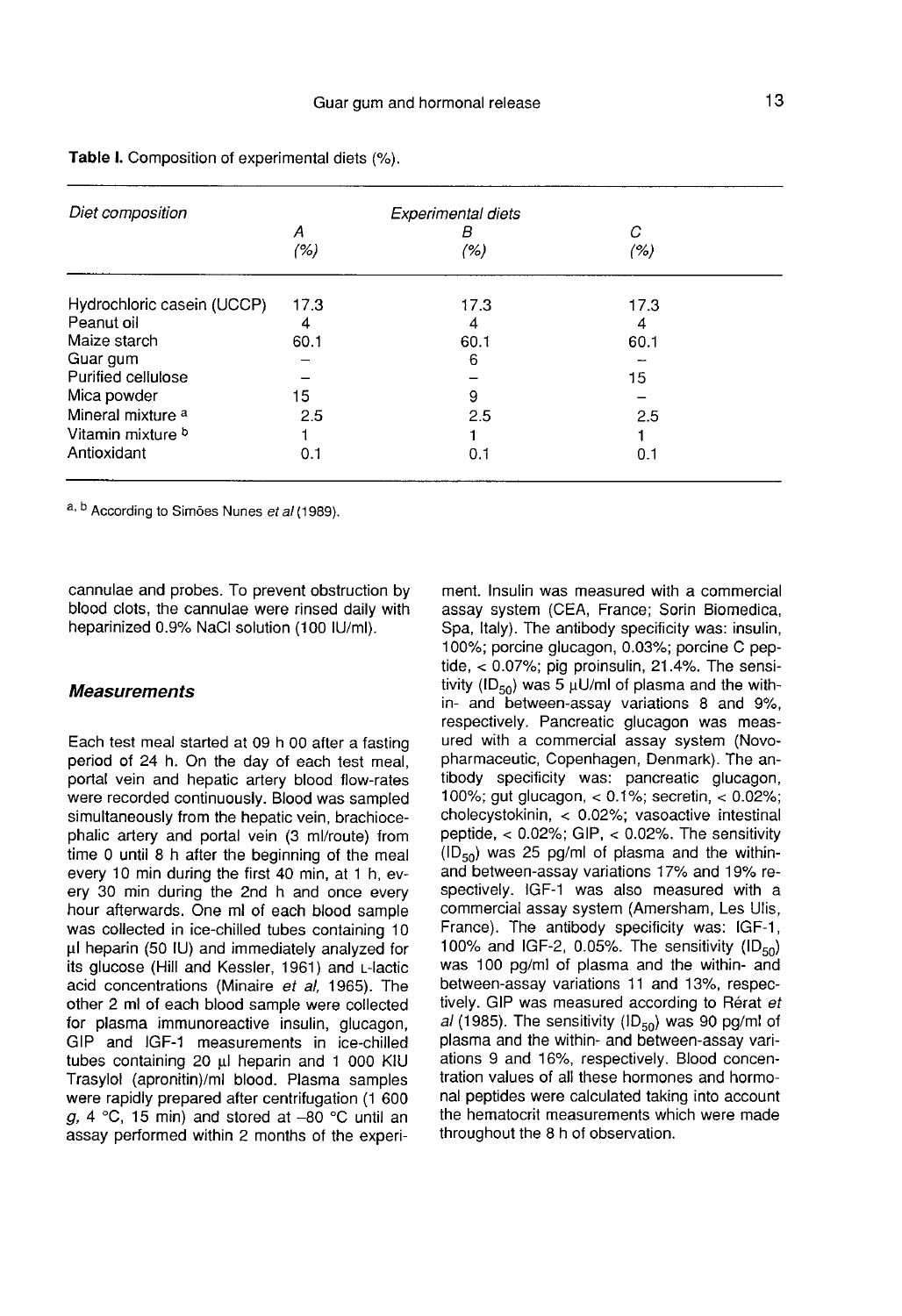#### **Calculations**

The determination of absorbed quantities (AO) or produced intestinal or pancreatic hormone quantities (HO), splanchnic input (SI), hepatic input (HI), hepatic output (HO), hepatic balance (HB), hepatic extraction coefficient (HEC) and splanchnic balance or non-hepatic tissue balance (SB) were calculated by the following formulae (Sim6es Nunes et al, 1989):

 $AQ$  or  $HQ = (Pc - Ac) \times Pt$ 

 $SI = Ac \times (Pf + Ha\hbar)$ ;

 $H = (Pc \times Pf) + (Ac \times Haf)$ ;

 $HO = Hc \times (Pf + Ha\hat{h});$ 

 $HB = HI - HO;$ 

 $HEC = (HI - HO/H) \times 100$ ;

 $SB = (Hc - Ac) \times (Pf + Ha\hbar)$ 

where Pc is the portal concentration. Pf the portal flow, Ac the arterial concentration, Haf the hepatic artery flow and Hc the hepatic vein concentration.

Statistical analysis (Snedecor and Cochran, 1967) involved calculation of the mean and standard error of the mean as well as an analysis of variance followed by Duncan's multiple range test. These calculations were performed with the Statistical Analysis System (SAS Institute, Cary, NC).

### RESULTS

# Blood flow rates and hepatic and gut movements of glucose and lactic acid

The nature of the test meal did not affect the blood flow-rate patterns. However, the ingestion of the meal was accompanied by an increase in the total hepatic blood flow. This increase appeared to be due to an increase in the portal flow. For all the animals and all the experiments the mean total hepatic blood flow rate was  $3\,242 \pm 48$ ml/min (55  $\pm$  0.8 ml/kg/min) and the arterial supply constituted on average 20% of the total blood received by the organ.

The absorbed quantities of glucose were the highest for diet A and the lowest for guar gum diet (table II). The pattern of absorption was almost the same for the 3 diets with the largest absorption rates from the 2nd to the 5th h after the beginning of the meal (fig 1). The hepatic uptake of glu-<br>cose was the highest after A and the lowest and equal for both B and C. The glu cose hepatic uptake pattern followed that

| Parameters     |                        | А                                                        | В                                                | С                                               |  |
|----------------|------------------------|----------------------------------------------------------|--------------------------------------------------|-------------------------------------------------|--|
| Glucose AQ     | HB<br><b>HEC</b>       | $352 \pm 40$ <sup>1a</sup><br>$144 \pm 40$<br>$10 \pm 3$ | $240 \pm 32$ b<br>$104 \pm 16$<br>$8 \pm 1$      | $336 \pm 24a$<br>$104 \pm 40$<br>$7 \pm 3$      |  |
| Lactic<br>acid | AQ<br>HB<br><b>HEC</b> | $15.1 \pm 1.44$<br>$12.3 \pm 5.12$<br>$7 \pm 5$          | $16.2 \pm 0.64$<br>$17.0 \pm 3.84$<br>$16 \pm 4$ | $17.3 \pm 1.76$<br>$8.2 \pm 5.94$<br>$12 \pm 5$ |  |

Table II. Means (g/8 h) of absorbed quantities (AQ), hepatic balance (HB) and hepatic extraction coefficient (HEC) of glucose and lactic acid in the pig after ingestion of diets A, B and C.

1 Mean ± standard deviation of the mean of 6 determinations. In the same row values with different superscript letters are significantly different (a, b  $P < 0.05$ ).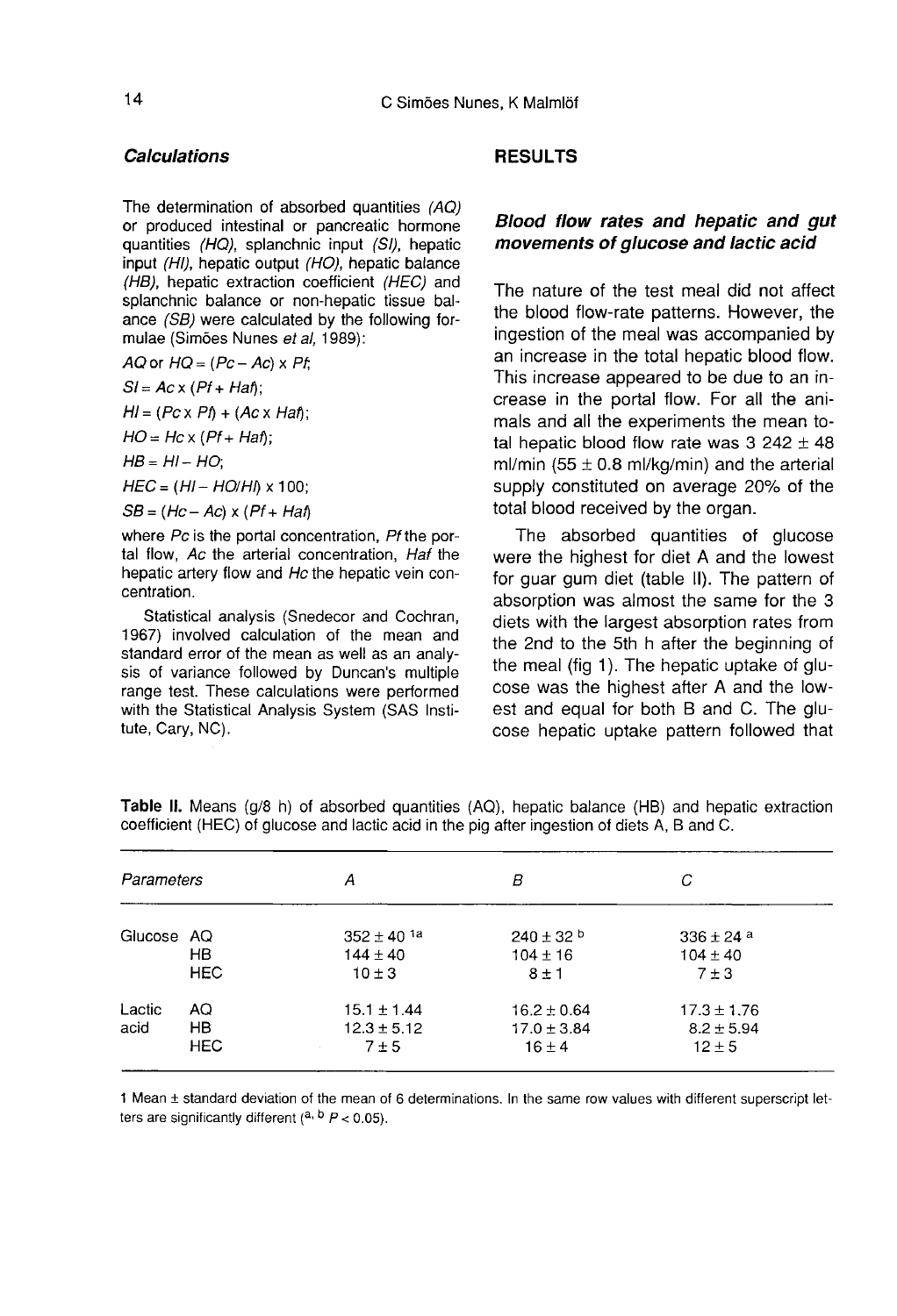

Fig 1. Hourly means of absorbed glucose (g) in the pig after ingestion of diets A **19 AM** and C 222 . At each time interval values with different superscript (a, b) are significantly different  $(P < 0.01)$ .

of absorption and represented 41%, 43% and 31% of the absorbed quantities respectively for A, B and C. The mean hepatic extraction rate was  $\approx$  8%. Thus, the glucose reaching the peripheral circulation constituted 59% of that absorbed for diet A, 57% for diet B and 69% for diet C.

There were no differences between the diets in lactic acid absorption and hepatic uptake (table II).

#### Insulin, GIP, glucagon and IGF-1

The lowest mean production of insulin was observed after ingestion of guar gum diet (table 111). This production represented only 70% of that noted after ingestion of the fibre-free diet and 80% of that obtained for the cellulose diet. Moreover, after intake of diet A and C the insulin produced during the first postprandial hour constituted respectively 29 and 35% of the hormone secreted in 8 h whilst after ingestion of guar gum diet the first-hour insulin production only consti-

|            |                                      |                                                                                             |                                                                                              | $\frac{1}{2}$ and the damnit of Homons oxposed to the first (HEO) in the pig alternigeously or divident, B and S. |
|------------|--------------------------------------|---------------------------------------------------------------------------------------------|----------------------------------------------------------------------------------------------|-------------------------------------------------------------------------------------------------------------------|
| Parameters |                                      | А                                                                                           | В                                                                                            | С                                                                                                                 |
| Insulin    | P<br>HB.<br>HEP<br><b>HEC</b>        | $21.1 \pm 3$ <sup>1a</sup><br>$15.3 \pm 2.14$ <sup>a</sup><br>$72 + 10^{a}$<br>32 $\pm$ 4 a | $14.7 \pm 1.50$ b<br>$11.6 \pm 1.36$ b<br>79 $\pm$ 9 <sup>a</sup><br>34 $\pm$ 4 <sup>a</sup> | $18.6 + 2.07$ ab<br>10.0 $\pm$ 0.97 b<br>± 5 <sup>b</sup><br>54<br>$+2b$<br>22                                    |
| GIP        | P<br>HB.<br><b>HEP</b><br>HEC.       | $29.8 \pm 5.20$ <sup>a</sup><br>$9.0 \pm 3.51$ <sup>ab</sup><br>30 $\pm$ 12<br>7<br>$+3a$   | $13.4 \pm 3.13$ b<br>$6.4 \pm 1.58$ b<br>47 $\pm$ 12<br>$+4b$<br>17 <sup>7</sup>             | $23.7 \pm 3.77$ a<br>9.1 $\pm$ 1.95 a<br>± 8<br>38<br>$\pm$ 3 ab<br>13                                            |
| Glucagon   | Р<br>HB<br><b>HEP</b><br><b>HJEC</b> | $174 \pm 51$ ab<br>$62 + 11a$<br>$35 \pm 6$<br>$10 + 2$                                     | $104 \pm 28$ b<br>38 $\pm$ 7 <sup>b</sup><br>$37 \pm 6$<br>$9 + 2$                           | $± 54$ <sup>a</sup><br>223<br>75<br>$\pm$ 9 a<br>34<br>±4<br>11<br>±1                                             |

Table III. Means of production (P), hepatic balance (HB) of insulin (U/8 h), GIP (µg/8 h) and glucagon (µq/8 h) and mean hepatic extraction coefficients according to the hormone produced (HEP) or according to the quantity of hormone exposed to the liver (HEC) in the pig after ingestion of diets A, B and C.

1; and a, b Cf legend to table II.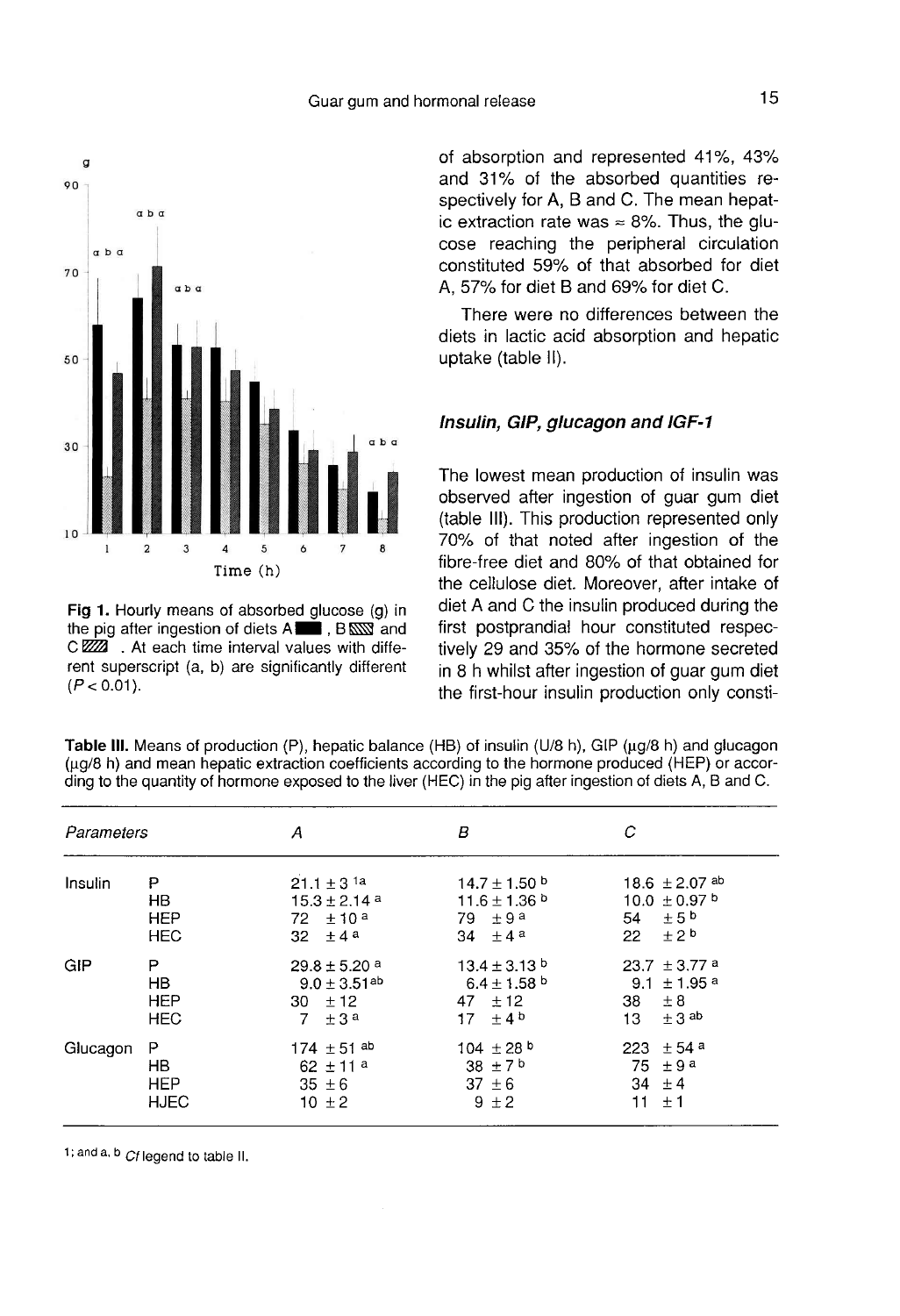tuted 17% of the total measured hormone (fig 2). The kinetic profiles of hepatic uptake of insulin reflected those of production. The hepatic extraction coefficients of the insulin produced were always > 50%. The lowest hepatic extraction coefficients of insulin were noted for the cellulose diet.

The lowest mean production and hepatic balance of glucagon were observed after ingestion of diet B (table III). This production represented only 46% of that measured after ingestion of diet C and 59% of that noted for diet A. No significant difference in kinetic profile of glucagon production and hepatic extraction coefficient appeared between the 3 diets.

Ingestion of guar gum strongly reduced GIP secretion (table III). GIP produced after guar gum ingestion represented 45% of



Fig 2. Hourly means of insulin secretion (U) in the pig after ingestion of diets A **WA HORES** and CIZZZ . At each time interval values with different superscript (a, b) are significantly different  $(P < 0.01)$ .

that obtained after diet A and 56% of that measured after C feeding. The kinetic profile of the secretion was not the same for all diets. Thus, GIP production after ingestion of diet A was biphasic with maxima during the first and the 6th-7th h after feeding; that noted after diet B was rather small and uniform during the first 6 h after the meal, whilst the secretion observed after diet C was the highest during the 2nd, 3rd and 4th postprandial hours. The hepatic extraction coefficient of GIP was significantly higher after ingestion of guar gum diet than after those of the fibre-free or cellulose diets.

The gut secretion of IGF-1 was lowest after ingestion of guar gum (table LV). Whatever the ingested diet, the hourly IGF-1 gut secretion was quite constant and uniform during the 8 h of observation (fig 3). No influence of the meal intake was



Fig 3. Hourly means of IGF-1 gut production( $\mu$ g) in the pig after ingestion of diets  $A \blacksquare$ ,  $B \cong B$ and CZZZZ. At each time interval values with different superscript (a, b, etc) are significantly different (a, b:  $P < 0.05$ ; c, d:  $P < 0.01$ ; e, f:  $P <$  $0.001$ ).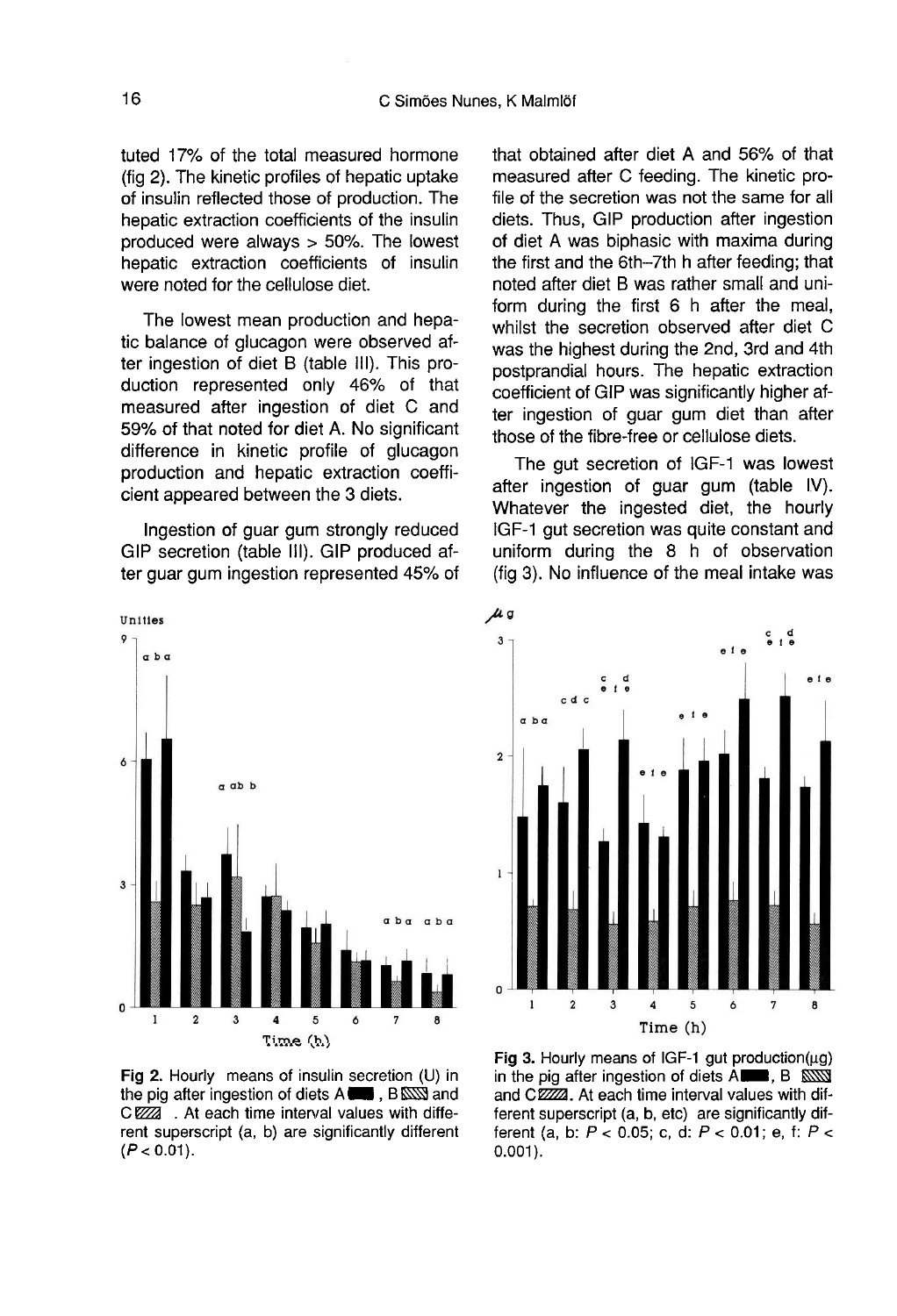| Α                     | В                   | C                             |  |
|-----------------------|---------------------|-------------------------------|--|
| $13.2 \pm 1.51$ (1)ac | $5.50 \pm 1.18$ de  | $16.8 \pm 1.22$ <sup>bf</sup> |  |
| $61.7 \pm 6.18^a$     | $43.9 \pm 3.33^{b}$ | $62.1 \pm 6.92^a$             |  |
| $5.2 \pm 0.80$        | $4.0 \pm 0.90$      | $5.0 \pm 1.48$                |  |
| $39 \pm 6^{\circ}$    | $72 \pm 16^{\circ}$ | $30 \pm 9^{\circ}$            |  |
| $8 \pm 1$             | $9 \pm 2$           | $8 \pm 2$                     |  |
|                       |                     |                               |  |

Table IV. Means of IGF-1 (ug/8 h) gut production (GP), hepatic input (HI), hepatic balance (HB) and hepatic extraction coefficients of gut production (HEGP) and of the peptide exposed to the liver (HEC) in the pig after ingestion of diets A. B and C.

1 Cf legend to table II. In the same row values with different superscript letters are significantly different (ab:  $P <$ 0.05; cd:  $P < 0.01$ ; ef:  $P < 0.001$ ).

thus observed on the level of IGF-1 gut secretion. The liver was responsible for a net uptake of the circulating IGF-1.

The hepatic extraction coefficients of IGF-1 were the highest after ingestion of guar gum diet, the difference being significant for the hepatic extraction coefficient of circulating peptide.

## **DISCUSSION**

The effects of fibre on postprandial blood glucose and insulin levels have often been investigated, but little is known about the effects of fibre either on the release of other splanchnic hormones, and on the mechanisms of these effects; or regarding their effects on the hepatic metabolism of nutrients and hormones. The latter were the main aim of the present study.

Ingestion of guar gum strongly reduced glucose absorption. Decreased glucose absorption was also observed in man after ingestion of guar gum (Gulliford et al, 1988; Torsdottir et al, 1989). Diminished glucose absorption after addition of guar gum to the diet has been attributed to a delayed gastric emptying (Holt et al, 1979)

but the correlation between gastric emptying and the postprandial absorption has been found to be controversial (Blackburn et al, 1984). Therefore, the slower absorption of glucose induced by guar gum does not seem to be explained by delayed gastric emptying, but rather supports the theory of a slower digestion or absorption (Hagander et al, 1984). The importance of viscosity with regard to the physiological effects of guar gum has been reported to be fundamental (Rainbird and Low, 1986; Torsdottir et al, 1989; Cherbut et al, 1990). Thus, the effect of guar gum on glucose absorption disappeared when the fibre's property of increasing viscosity of the meal was destroyed by hydrolysis or processing of the guar gum (Jenkins et al, 1978; Torsdottir et al, 1989). Moreover, the decreased starch hydrolysis in the small intestine induced by viscous dietary fibre which limits further steps of carbohydrate digestion and absorption appears to be quite important in the mechanisms of action of viscous fibre such as guar gum (isaksson et al, 1982; Hamberg et al, 1989).

The absorbed glucose was primarily extracted by the liver, confirming that there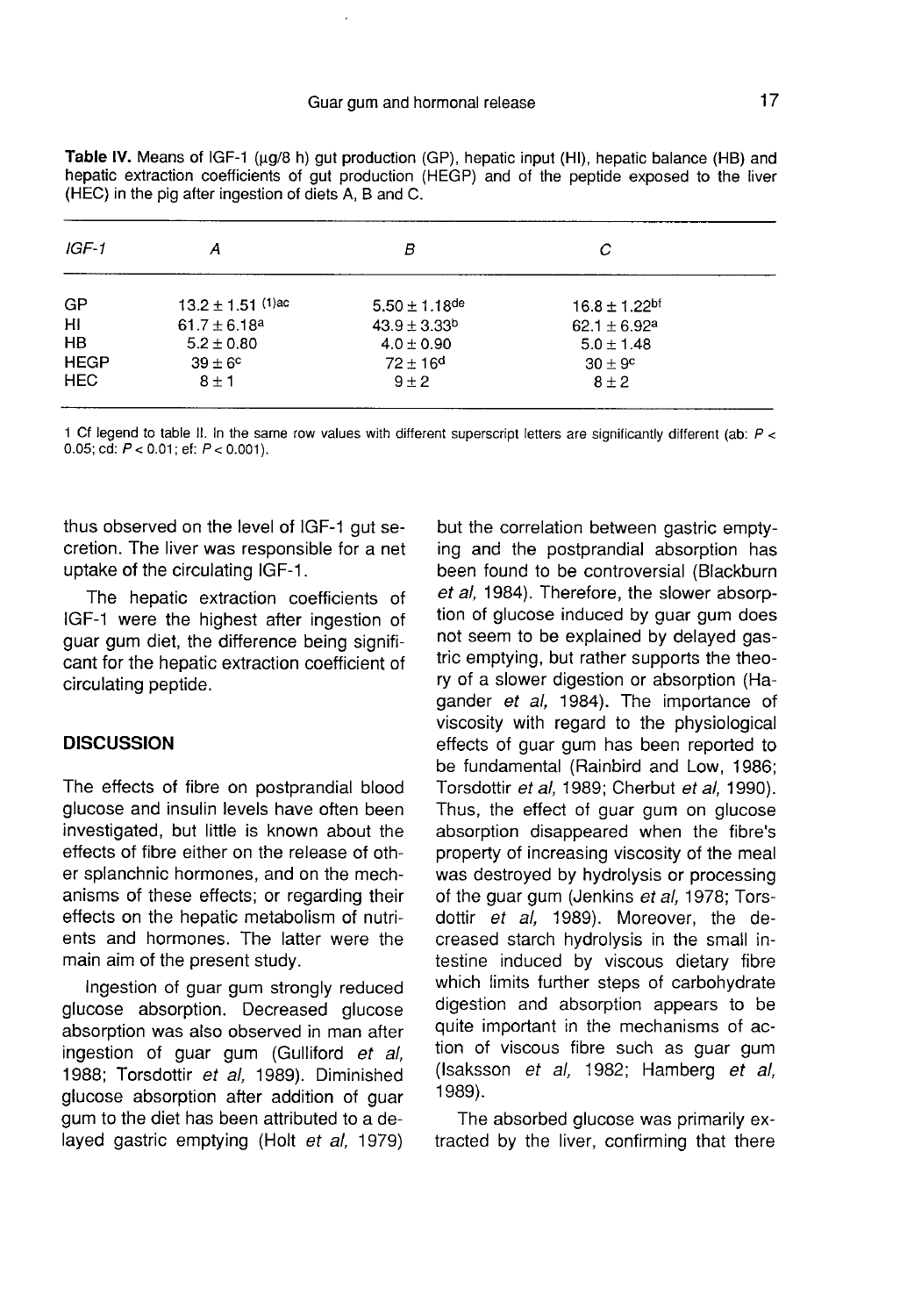was a direct uptake of glucose by the liver<br>during postabsorptive hyperglycaemia hyperalvcaemia (Barrett et al, 1986; Sim6es Nunes et al, 1989). The hepatic glucose uptake rate was not modified by the ingestion of guar gum or cellulose. This suggested that the influence of guar gum on glucose metabolism took place principally at the luminal level.

Cellulose at the level used in this study did not influence the glucose absorption rate and kinetic profile of absorption. The weak capacity of cellulose in reducing glu cose absorption was also demonstrated in man (Jenkins et al, 1983), as well as its lack of effect on the digestion and intestinal absorption of lipids in the rat (Borel et al, 1989) whilst guar gum also reduced lipidic absorption (Turner et al, 1990; Girard-Globa et al, unpublished results).

Additionally the insulin (Malmlöf et al, 1989) and GIP responses were flattened after guar gum supplemented diet while cellulose failed to change their production. Decreased insulin and GIP secretions were also observed in man after guar gum ingestion (Morgan et al, 1979; Gulliford et al, 1988). Carbohydrate in the upper gastrointestinal tract stimulates GIP release. Thus, a reduced GIP response to a given meal indicated a reduced concentration of glucose for absorption in the upper part of the gut. The reduced insulin release after guar gum ingestion appeared to be mainly due to the lower glucose and to the low secretion of GIP. Guar gum intake also reduced insulinotropic amino acid absorption (Simões Nunes and Malmlöf, 1991). However, the lower insulin plasma concentrations observed after guar gum diet were not found to be associated with a change in hepatic insulin extraction. Guar gum ingestion appeared to decrease the glucagon secretion. Such an effect was not observed in man by Gulliford et al (1988). The present work also confirmed that the

hepatic extraction coefficient of insulin was higher than that of glucagon (Ishida et al, 1983; Simões Nunes et al. 1991).

From our results it appeared that IGF-1 was largely produced by the gastrointestinal tissues and thus may play important role in gut tissue growth and enterocyte renewal. Another unsuspected finding was that the liver had a net uptake of circulating IGF-1, suggesting that most of the plasma IGF-1 was of non-hepatic origin, yet again raising the question of the autocrine/ paracrine or endocrine action of IGF-1 (Daughaday and Rotwein, 1989). Nevertheless, the possible different protein binding capacities of IGF-1 as regards hepatic, arterial and portal blood should also be considered even if every precaution as indicated by Daughaday and Rotwein (1989), has been taken in the sample preparation for IGF-1 radioimmunoassay. The lower IGF-1 plasma concentrations and splanchnic production after ingestion of guar gum was in agreement with the sensitivity of IGF-1 secretion level to the nutritional status observed in man, calf, rat and pig (Prewett et al, 1982; Isley et al, 1983; Coxam et al, 1989; Buonomo and Baile, 1991). Moreover, it was the result of the previous adaptation to guar gum diet and not an acute effect.

In conclusion, our results demonstrated that guar gum strongly inhibited the in vivo absorption of glucose as well as the production of insulin and GIP without changing the hepatic extraction coefficients of these nutrient and hormones. The latter demonstration suggested that the intestinal mechanisms of action of guar gum were sufficient to regulate the latter metabolic effects. These observations could be of interest when dealing with human diet manipulations in certain nutrional pathological states. Furthermore, we have shown that the gut is a net producer of IGF-1 and that the liver has a net uptake of this peptide.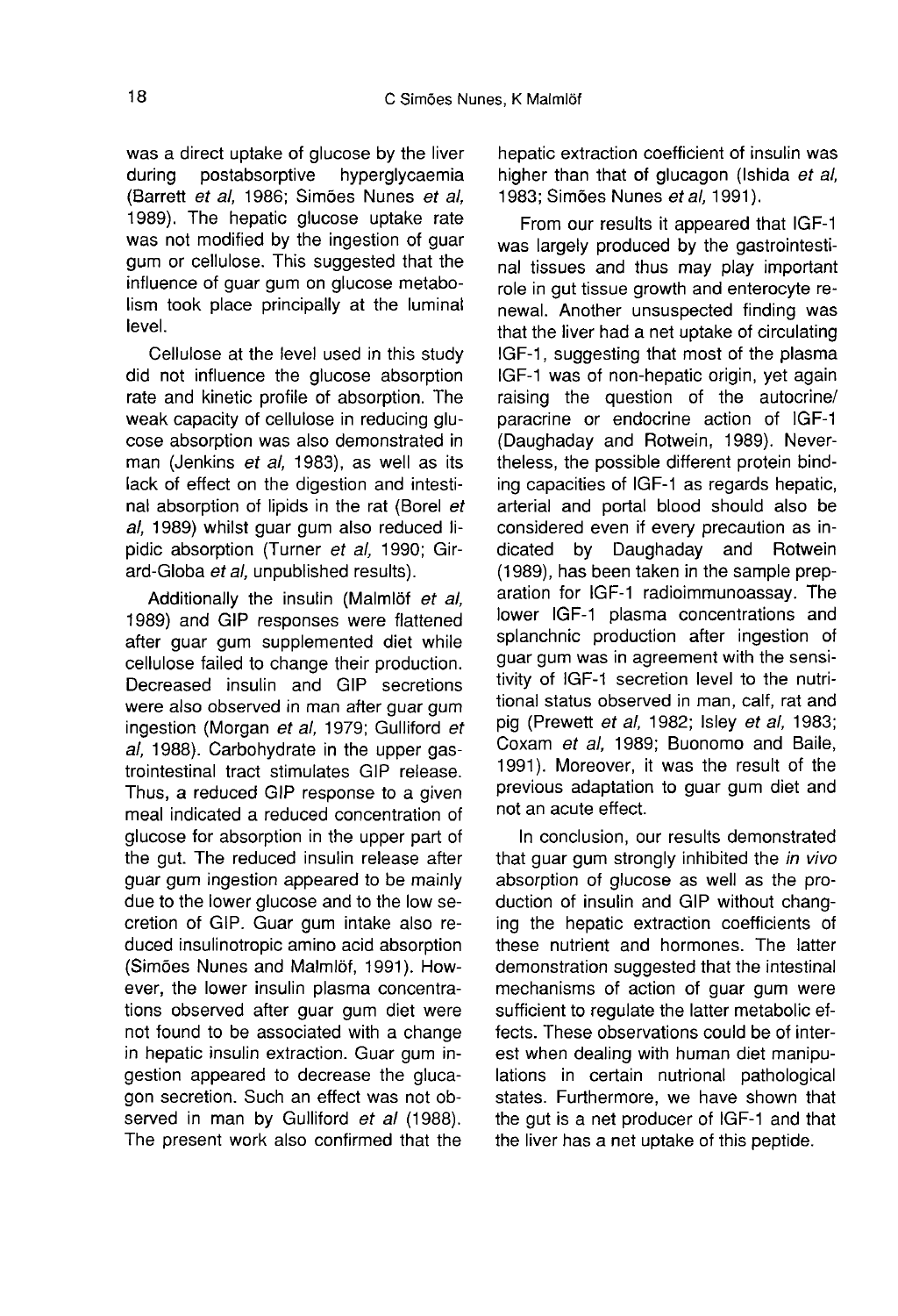# ACKNOWLEDGMENTS

The authors thank S Guérin, G Brachet, P Vaissade and P Vaugelade for skillful technical assistance.

#### **REFERENCES**

- Barrett EJ, Gusberg R, Ferrannini E, Tepler J, Felig R, Jacob P, Smith D, De Fronzo RA (1986) Amino acid and glucose metabolism in the postabsorptive state and following amino acid ingestion in the dog. Metabolism 35, 709-717
- Blackburn NA, Redfern JS, Jaris H, Holgate AM, Hanning I, Scarpello JHB, Johnson IT, Read NW (1984) The mechanism of action of guar gum in improving glucose tolerance in man. Clin Sci 66, 329-336
- Bore] P, Lairon D, Senft M, Garzino P, Lafont H (1989) Lack of effect of purified cellulose and hemicellulose on the digestion and the intestinal absorption of dietary lipids in the rat. Ann Nutr Metab 33, 237-245
- Buonomo FC, Baile CA (1991) Influence of nutritional deprivation on insulin-like factor I, somatotropin, and metabolic hormones in swine. J Anim Sci 69, 755-760
- Cherbut C, Albina E, Champ M, Doublier JL, Lecannu G (1990) Action of guar gums on the viscosity of digestive contents and on the gastrointestinal motor function in pigs. Digestion 46, 205-213
- Coxam V, Bauchart D, Durand D, Davicco MJ, Opneer F, Barlet JP (1989) Nutrient effects on the hepatic production of somatomedin-C (IGF-1) in the milk-feed calf. Br J Nutr 62, 425-437
- Daughaday WH, Rotwein P (1989) Insulin-like growth factors I and II. Peptide, messager ribonucleic acid and gene structures, serum, and tissue concentrations. Endocrinol Rev 10, 68-91
- Gulliford MC, Bicknell EJ, Scarpello JHB (1988) Effect of guar on amino acid absorption and the blood glucose, insulin, C-peptide and glucagon responses to jejunal amino acid and glucose perfusion in man. Eur J Clin Nutr 42, 871-876
- Hagander B, Scherstén B, Asp NG, Sartor G, Agardh CD, Schrezenmeir J, Kasper H, Ahrén B, Lundquist I (1984) Effect of dietary fibre on blood glucose, plasma immunoreactive insulin, C-peptide and GIP responses in non-insulin dependent (type 2) diabetics and controls. Acta Med Scand 215, 205-213
- Hamberg 0, Rumessen JJ, Gudman-Hoyer E (1989) Inhibition of starch absorption by dietary fiber. Scand J Gastroenterol 24, 103-109
- Heaton KW (1983) Dietary fibre in perspective. Hum Nutr Clin Nutr 37C, 151-170
- Hill JB, Kessler G (1961) An automated determination of glucose utilising a glucose oxidaseperoxidase system. J Clin Med 57, 970-980
- Holt S, Heading RC, Carter DC, Prescott LF, Tothill P (1979) Effect of gel fibre on gastric emptying and absorption of glucose and paracetamol. Lancet 1, 636-639
- Isaksson G, Lundquist I, Ishe I (1982) Effect of dietary fibre on pancreatic enzyme activity in vitro. The importance of viscosity, pH, ionic strength, adsorption and time of incubation. Gastroenterology 82, 918-924
- lshida T, Chou J, Lewis RM, Hartley CJ, Entman M, Field JB (1983) The effect of ingestion of meat on hepatic extraction of insulin and glucagon and glucose output in conscious dogs. Metab Clin Exp 32, 558-567
- Isley WL, Underwood LE, Clemmons DR (1983) Dietary components that regulate somatomedin-C concentrations in humans. J Clin Invest 71, 175-182
- Jenkins DJA, Wolever TMS, Leeds AR, Gassull MA, Haisman P, Dilawari J, Goff DV, Metz GL, Alberti KGMM (1978) Dietary fibres, fibre analogues and glucose tolerance: impor tance of viscosity. Br Med J 1, 1392-1394
- Jenkins DJA, Wolever TMS, Jenkins AL, Thorne MJ, Lee R, Kalmusky J, Reichert R, Wrong GS (1983) The glycaemic index of foods tested in diabetic patients: a new basis for carbohydrate exchange favouring the use of legumes. Diabetologia 24, 257-264
- Johnson IT (1990) Fibre sources for the food industry. Proc Nutr Soc 49, 31-38
- Laplace JP, Lebas F (1981) Plantix (fiber) deficiency in animal physiopathology. Wld Rev Nutr Diet 37, 84-176